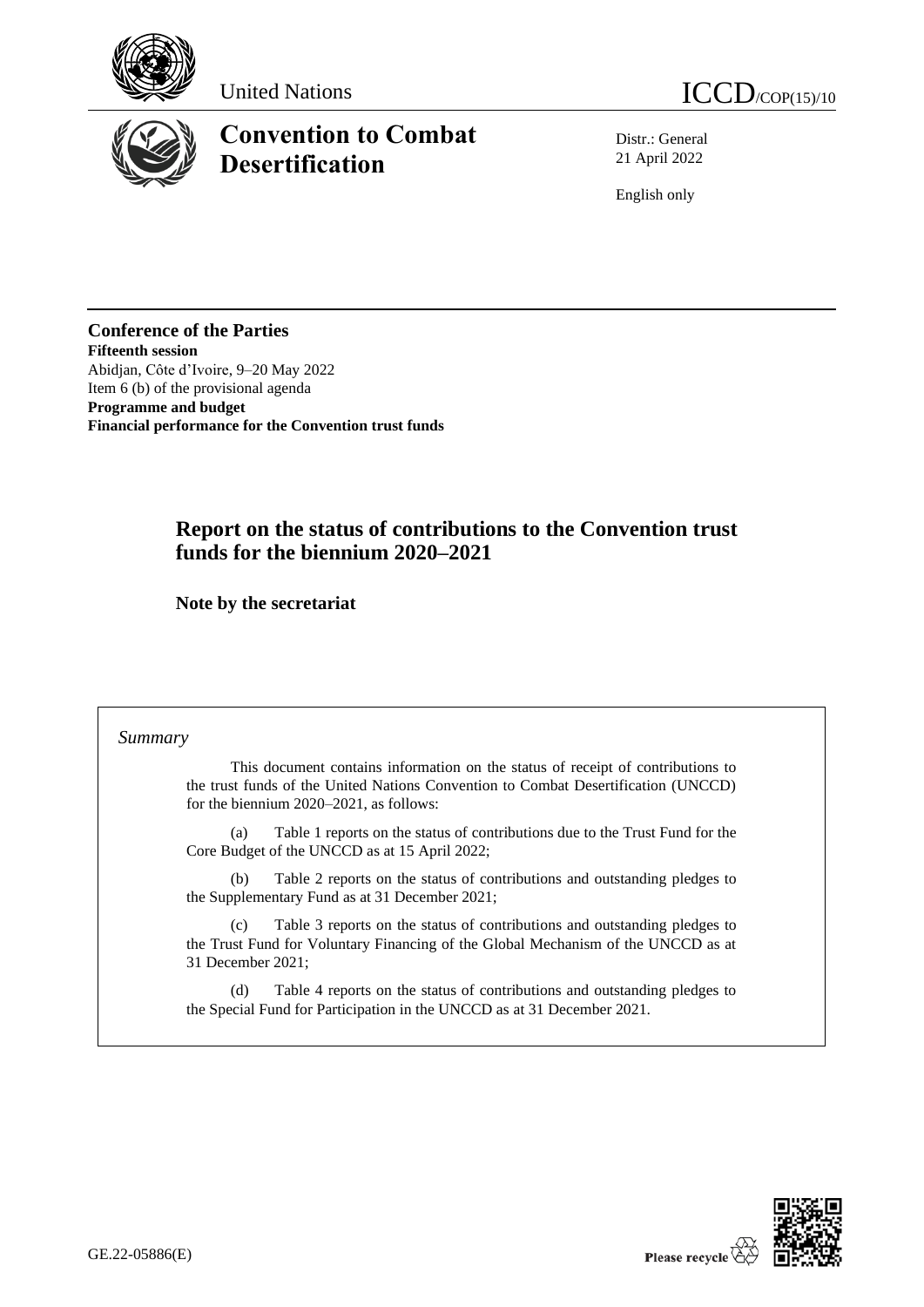# Table 1

#### **Status of contributions to the Trust Fund for the Core Budget of the United Nations Convention to Combat Desertification for the biennium 2020–2021 as at 15 April 2022**

|                |                             |                             | Arrears                  | Outstanding<br>contributions<br>for | Indicative<br>contributions<br>for | Amount paid<br>for       | Outstanding<br>contributions<br>for | Total outstanding |
|----------------|-----------------------------|-----------------------------|--------------------------|-------------------------------------|------------------------------------|--------------------------|-------------------------------------|-------------------|
|                | Party                       |                             | 1999-2007                | 2008-2019                           | 2020-2021                          | 2020-2021                | 2020-2021                           | contributions     |
|                |                             | $\ensuremath{\mathit{USD}}$ | $EUR\ ^a$                |                                     |                                    | $\it EUR$                |                                     |                   |
| $\mathbf{1}$   | Afghanistan                 | $\frac{1}{2}$               | $\blacksquare$           | 2 4 8 2                             | 1 0 3 4                            | $\overline{\phantom{a}}$ | 1 0 3 4                             | 3 5 1 6           |
| $\mathbf{2}$   | Albania                     |                             | $\overline{\phantom{a}}$ |                                     | 1 1 8 2                            | 1 1 8 2                  |                                     |                   |
| 3              | Algeria                     |                             | $\overline{\phantom{a}}$ |                                     | 20 402                             | 20 402                   |                                     |                   |
| $\overline{4}$ | Andorra                     |                             | $\overline{\phantom{a}}$ |                                     | 740                                | 740                      |                                     |                   |
| 5              | Angola                      |                             | $\overline{\phantom{a}}$ | 4 8 5 2                             | 1478                               |                          | 1478                                | 6 3 3 0           |
| 6              | Antigua and Barbuda         |                             | $\overline{\phantom{a}}$ | 148                                 | 296                                |                          | 296                                 | 444               |
| 7              | Argentina                   |                             | $\overline{\phantom{a}}$ |                                     | 135 280                            | 67 640                   | 67 640                              | 67 640            |
| 8              | Armenia                     |                             | $\overline{\phantom{a}}$ |                                     | 1 0 3 4                            | 1 0 3 4                  |                                     |                   |
| $\overline{9}$ | Australia                   |                             | $\overline{\phantom{a}}$ |                                     | 326 744                            | 326 744                  |                                     |                   |
| 10             | Austria                     |                             | $\overline{\phantom{a}}$ |                                     | 100 092                            | 100 092                  |                                     |                   |
| 11             | Azerbaijan                  |                             | $\overline{\phantom{a}}$ |                                     | 7 2 4 4                            | 7 2 4 4                  |                                     |                   |
| 12             | <b>Bahamas</b>              |                             | $\overline{\phantom{a}}$ |                                     | 2 6 6 2                            | 2662                     |                                     |                   |
| 13             | Bahrain                     |                             | $\overline{\phantom{a}}$ | 6 1 6 5                             | 7392                               |                          | 7392                                | 13 5 5 7          |
| 14             | Bangladesh                  |                             | $\overline{\phantom{a}}$ |                                     | 1478                               |                          | 1478                                | 1478              |
| 15             | <b>Barbados</b>             |                             | $\overline{\phantom{a}}$ |                                     | 1 0 3 4                            | 1 0 3 4                  |                                     |                   |
| 16             | Belarus                     |                             | $\overline{\phantom{a}}$ |                                     | 7 2 4 4                            | 7 2 4 4                  |                                     |                   |
| 17             | Belgium                     |                             | $\overline{\phantom{a}}$ |                                     | 121 382                            | 121 382                  |                                     |                   |
| 18             | Belize                      |                             | $\overline{\phantom{a}}$ |                                     | 152                                | 135                      | 17                                  | 17                |
| 19             | Benin                       |                             | $\overline{\phantom{a}}$ |                                     | 444                                | 444                      |                                     |                   |
| 20             | Bhutan                      |                             | $\overline{\phantom{a}}$ |                                     | 152                                | 152                      |                                     |                   |
| 21             | Bolivia (Plurinational      |                             |                          |                                     |                                    |                          |                                     |                   |
|                | State of)                   |                             | $\overline{\phantom{a}}$ | 1774                                | 2 3 6 6                            |                          | 2 3 6 6                             | 4 1 4 0           |
| 22             | Bosnia and Herzegovina      |                             | $\blacksquare$           |                                     | 1774                               | 1774                     |                                     |                   |
| 23             | Botswana                    |                             | $\overline{\phantom{a}}$ |                                     | 2070                               | 2 0 7 0                  |                                     |                   |
| 24             | <b>Brazil</b>               |                             | $\overline{\phantom{a}}$ | 74 955                              | 435 854                            |                          | 435 854                             | 510 809           |
| $25\,$         | Brunei Darussalam           |                             | $\overline{\phantom{0}}$ |                                     | 3696                               | 3 6 9 6                  |                                     |                   |
| 26             | Bulgaria                    |                             | $\overline{\phantom{a}}$ |                                     | 6 800                              | $\overline{\phantom{a}}$ | 6 800                               | 6 800             |
| 27             | Burkina Faso                |                             | $\overline{\phantom{a}}$ |                                     | 444                                | 444                      | $\blacksquare$                      |                   |
| 28             | Burundi                     |                             | $\overline{\phantom{a}}$ |                                     | 152                                | 76                       | 76                                  | 76                |
| 29             | Cabo Verde                  |                             | $\overline{\phantom{a}}$ | 899                                 | 152                                | $\overline{\phantom{a}}$ | 152                                 | $1\;051$          |
| 30             | Cambodia                    |                             | $\overline{\phantom{a}}$ | $\overline{\phantom{a}}$            | 888                                | 888                      | $\overline{\phantom{a}}$            |                   |
| 31             | Cameroon                    |                             | $\overline{\phantom{a}}$ | 7514                                | 1922                               | $\overline{\phantom{a}}$ | 1922                                | 9436              |
| 32             | Canada                      |                             | $\overline{\phantom{a}}$ | $\blacksquare$                      | 404 216                            | 404 216                  |                                     |                   |
| 33             | Central African<br>Republic |                             | $\overline{\phantom{a}}$ | 255                                 | 152                                |                          | 152                                 | 407               |
| 34             | Chad                        |                             | $\overline{\phantom{a}}$ | 841                                 | 592                                |                          | 592                                 | 1433              |
| 35             | Chile                       |                             | $\overline{\phantom{a}}$ | 780                                 | 60 174                             | $\overline{\phantom{a}}$ | 60 174                              | 60 954            |
| 36             | China                       |                             | $\overline{\phantom{a}}$ | $\blacksquare$                      | 1774910                            | 1774910                  | $\sim$ $-$                          |                   |
| 37             | Colombia                    |                             | $\overline{\phantom{a}}$ | $\blacksquare$                      | 42 5 8 0                           | 21 290                   | 21 290                              | 21 290            |
| 38             | Comoros                     |                             | $\overline{\phantom{a}}$ | 599                                 | 152                                |                          | 152                                 | 751               |
| 39             | Congo                       |                             |                          | 1629                                | 888                                |                          | 888                                 | 2517              |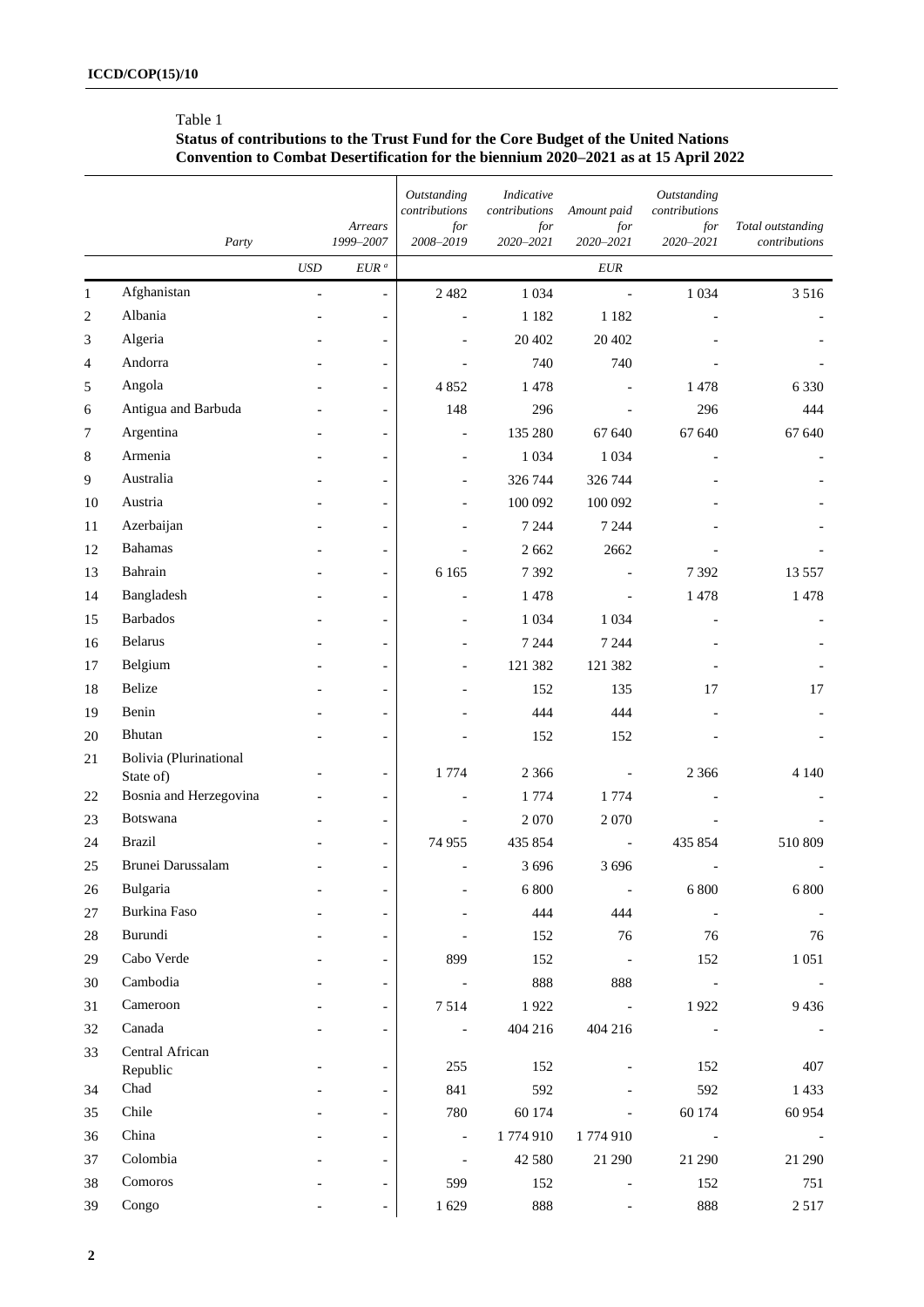|              |                                          |                          | Arrears                  | Outstanding<br>contributions<br>for | Indicative<br>contributions<br>for | Amount paid<br>for       | Outstanding<br>contributions<br>for | Total outstanding |
|--------------|------------------------------------------|--------------------------|--------------------------|-------------------------------------|------------------------------------|--------------------------|-------------------------------------|-------------------|
|              | Party                                    |                          | 1999-2007                | 2008-2019                           | 2020-2021                          | 2020-2021                | 2020-2021                           | contributions     |
|              |                                          | <b>USD</b>               | $EUR^a$                  |                                     |                                    | EUR                      |                                     |                   |
| 40           | Cook Islands                             | $\mathcal{L}$            | $\overline{\phantom{a}}$ | $\overline{\phantom{a}}$            | 152                                | 152                      | $\overline{\phantom{a}}$            |                   |
| 41           | Costa Rica                               |                          | $\overline{\phantom{0}}$ | 5 9 6 9                             | 9 1 6 6                            | $\overline{\phantom{a}}$ | 9 1 6 6                             | 15 1 35           |
| 42           | Côte d'Ivoire                            |                          |                          |                                     | 1922                               | 1922                     |                                     |                   |
| 43           | Croatia                                  |                          |                          |                                     | 11 3 8 4                           | 11 384                   |                                     |                   |
| 44           | Cuba                                     | 2011                     | 1772                     | 56 253                              | 11828                              | $\overline{\phantom{a}}$ | 11828                               | 69 853            |
| 45           | Cyprus                                   |                          | $\overline{\phantom{a}}$ |                                     | 5 3 2 2                            | 5 3 2 2                  |                                     |                   |
| 46           | Czechia                                  |                          |                          |                                     | 45 980                             | 45 980                   |                                     |                   |
| 47           | Democratic People's<br>Republic of Korea |                          |                          | 4 0 9 9                             | 888                                |                          | 888                                 | 4987              |
| 48           | Democratic Republic of                   |                          |                          |                                     |                                    |                          |                                     |                   |
|              | the Congo                                | $20\,$                   | 18                       | 3 4 1 8                             | 1478                               |                          | 1478                                | 4914              |
| 49           | Denmark                                  | $\overline{\phantom{a}}$ | $\overline{\phantom{a}}$ | $\qquad \qquad \blacksquare$        | 81 908                             | 81 908                   |                                     |                   |
| 50           | Djibouti                                 | 31                       | 27                       | 899                                 | 152                                |                          | 152                                 | 1 0 7 8           |
| 51           | Dominica                                 | 487                      | 429                      | 899                                 | 152                                |                          | 152                                 | 1480              |
| 52           | Dominican Republic                       |                          | $\overline{\phantom{a}}$ | $\blacksquare$                      | 7836                               | 7836                     | $\overline{\phantom{a}}$            |                   |
| 53           | Ecuador                                  | $\overline{\phantom{a}}$ | $\overline{\phantom{a}}$ | 7983                                | 11828                              | $\overline{\phantom{a}}$ | 11828                               | 19811             |
| 54           | Egypt                                    |                          | $\overline{\phantom{a}}$ |                                     | 27 500                             | 27 500                   |                                     |                   |
| 55           | El Salvador                              |                          | $\blacksquare$           |                                     | 1 7 7 4                            | 935                      | 839                                 | 839               |
| 56           | <b>Equatorial Guinea</b>                 | 61                       | 54                       | 6 2 2 4                             | 2 3 6 6                            |                          | 2 3 6 6                             | 8 6 4 4           |
| 57           | Eritrea<br>Estonia                       |                          | $\overline{\phantom{a}}$ |                                     | 152                                | 152                      |                                     |                   |
| 58           | Eswatini                                 |                          | $\blacksquare$           |                                     | 5766                               | 5766                     |                                     |                   |
| 59           |                                          |                          | $\blacksquare$           |                                     | 296                                |                          | 296                                 | 296               |
| 60           | Ethiopia<br>European Union               |                          | $\overline{\phantom{a}}$ | 3730                                | 1478                               | 379 138                  | 1478                                | 5 2 0 8           |
| 61           | Fiji                                     |                          | $\overline{\phantom{a}}$ |                                     | 379 138                            |                          |                                     |                   |
| 62           | Finland                                  |                          | $\overline{\phantom{a}}$ |                                     | 444                                | 222                      | 222                                 | 222               |
| 63           | France                                   |                          | $\overline{\phantom{a}}$ |                                     | 62 244                             | 62 244                   |                                     |                   |
| 64           | Gabon                                    |                          | $\overline{\phantom{0}}$ | $\frac{1}{2}$                       | 654 520                            | 654 520                  |                                     |                   |
| 65           | Gambia                                   |                          | $\overline{\phantom{0}}$ | 1 2 4 2                             | 2 2 1 8                            |                          | 2 2 1 8                             | 3 4 6 0           |
| 66<br>67     | Georgia                                  |                          | $\overline{\phantom{a}}$ |                                     | 152                                | 152                      |                                     |                   |
|              | Germany                                  |                          | $\overline{\phantom{a}}$ |                                     | 1 1 8 2<br>900 392                 | 1 1 8 2                  |                                     |                   |
| 68<br>69     | Ghana                                    |                          | $\overline{\phantom{a}}$ |                                     |                                    | 900 392                  |                                     | 3 4 0 1           |
|              | Greece                                   |                          | $\overline{\phantom{0}}$ | 1 1 8 3                             | 2 2 1 8                            |                          | 2 2 1 8                             |                   |
| 70           | Grenada                                  |                          | $\overline{\phantom{0}}$ | 405 717                             | 54 1 12                            |                          | 54 112                              | 459 829           |
| 71<br>$72\,$ | Guatemala                                |                          | $\overline{\phantom{a}}$ | $\blacksquare$                      | 152                                | 148                      | $\overline{4}$                      | 4                 |
| 73           | Guinea                                   |                          |                          | 592                                 | 5 3 2 2<br>444                     | 5 3 2 2                  | 444                                 |                   |
|              | Guinea-Bissau                            |                          | $\blacksquare$           |                                     |                                    |                          |                                     | 1 0 3 6           |
| 74           |                                          |                          | $\blacksquare$           |                                     | 152                                |                          | 152                                 | 152               |
| 75           | Guyana<br>Haiti                          |                          | $\blacksquare$           |                                     | 296                                | 152                      | 144                                 | 144               |
| 76           |                                          |                          |                          |                                     | 444                                | 444                      |                                     |                   |
| 77           | Honduras                                 |                          | $\blacksquare$           |                                     | 1 3 3 0                            | 656                      | 674                                 | 674               |
| 78           | Hungary                                  |                          |                          |                                     | 30 45 6                            | 30 456                   |                                     |                   |
| 79           | Iceland                                  |                          | $\blacksquare$           |                                     | 4 1 4 0                            | 4 1 4 0                  |                                     |                   |
| $80\,$       | India                                    |                          |                          |                                     | 123 304                            | 61 652                   | 61 652                              | 61 652            |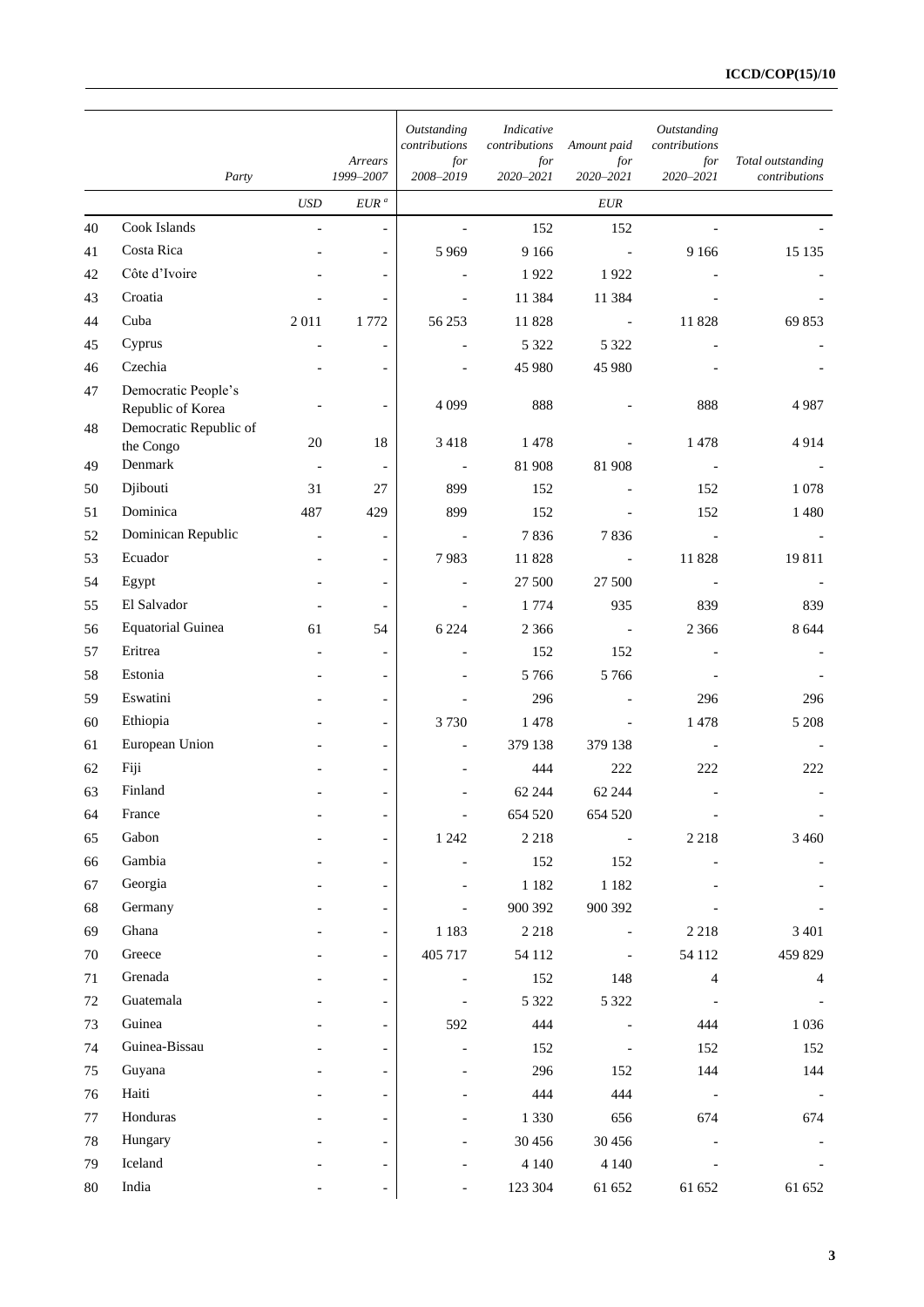## **ICCD/COP(15)/10**

|     |                        |                |                          | Outstanding<br>contributions | Indicative<br>contributions | Amount paid      | Outstanding<br>contributions |                                    |
|-----|------------------------|----------------|--------------------------|------------------------------|-----------------------------|------------------|------------------------------|------------------------------------|
|     | Party                  |                | Arrears<br>1999-2007     | for<br>2008-2019             | for<br>2020-2021            | for<br>2020-2021 | for<br>2020-2021             | Total outstanding<br>contributions |
|     |                        | <b>USD</b>     | $EUR^a$                  |                              |                             | EUR              |                              |                                    |
| 81  | Indonesia              | $\overline{a}$ | $\frac{1}{2}$            |                              | 80 282                      | 40 141           | 40 141                       | 40 141                             |
| 82  | Iran (Islamic Republic |                |                          |                              |                             |                  |                              |                                    |
|     | of)                    |                | $\blacksquare$           | 34 821                       | 58 844                      |                  | 58 844                       | 93 665                             |
| 83  | Iraq                   |                | $\overline{\phantom{a}}$ | 19824                        | 19 072                      |                  | 19 072                       | 38 8 9 6                           |
| 84  | Ireland                |                | $\overline{\phantom{0}}$ | $\overline{a}$               | 54 852                      | 54 852           |                              |                                    |
| 85  | Israel                 |                | $\overline{\phantom{0}}$ |                              | 72 446                      | 72 446           |                              |                                    |
| 86  | Italy                  |                | $\overline{\phantom{a}}$ |                              | 488 932                     | 488 932          |                              |                                    |
| 87  | Jamaica                |                | $\overline{\phantom{0}}$ |                              | 1 1 8 2                     | 1 1 8 2          |                              |                                    |
| 88  | Japan                  |                | $\overline{\phantom{a}}$ | $\overline{a}$               | 1 266 166                   | 1 266 166        |                              |                                    |
| 89  | Jordan                 |                | $\overline{\phantom{0}}$ |                              | 3 1 0 4                     | 3 104            |                              |                                    |
| 90  | Kazakhstan             |                | $\overline{\phantom{a}}$ |                              | 26 316                      | 26 316           |                              |                                    |
| 91  | Kenya                  |                | $\overline{\phantom{0}}$ | 3 2 3 5                      | 3 5 4 8                     |                  | 3 5 4 8                      | 6783                               |
| 92  | Kiribati               |                | $\overline{\phantom{a}}$ |                              | 152                         | 137              | 15                           | 15                                 |
| 93  | Kuwait                 |                | $\overline{\phantom{a}}$ |                              | 37 258                      | 37 258           |                              |                                    |
| 94  | Kyrgyzstan             |                | $\overline{\phantom{a}}$ | 1 1 2 3                      | 296                         |                  | 296                          | 1419                               |
| 95  | Lao People's           |                |                          |                              |                             |                  |                              |                                    |
|     | Democratic Republic    |                | $\overline{\phantom{a}}$ | 925                          | 740                         |                  | 740                          | 1 6 6 5                            |
| 96  | Latvia                 |                | $\overline{\phantom{a}}$ |                              | 6948                        | 6948             |                              |                                    |
| 97  | Lebanon                |                | $\overline{\phantom{a}}$ | 3 1 9 9                      | 6948                        |                  | 6948                         | 10 147                             |
| 98  | Lesotho                |                | $\overline{\phantom{a}}$ | $\overline{\phantom{a}}$     | 152                         | 152              |                              |                                    |
| 99  | Liberia                | 167            | 147                      | 899                          | 152                         |                  | 152                          | 1 1 9 8                            |
| 100 | Libya                  |                | $\overline{\phantom{a}}$ | 84 309                       | 4 4 3 6                     |                  | 4 4 3 6                      | 88745                              |
| 101 | Liechtenstein          |                | $\overline{\phantom{a}}$ |                              | 1 3 3 0                     | 665              | 665                          | 665                                |
| 102 | Lithuania              |                | $\overline{\phantom{a}}$ |                              | 10498                       | 10 4 98          |                              |                                    |
| 103 | Luxembourg             |                | $\overline{\phantom{a}}$ |                              | 9 9 0 6                     | 9 9 0 6          |                              |                                    |
| 104 | Madagascar             |                | $\overline{\phantom{a}}$ |                              | 592                         | 592              |                              |                                    |
| 105 | Malawi                 |                | $\overline{\phantom{a}}$ | 1 273                        | 296                         | $\overline{a}$   | 296                          | 1569                               |
| 106 | Malaysia               |                | $\blacksquare$           |                              | 50416                       | 50416            |                              |                                    |
| 107 | Maldives               |                | $\overline{\phantom{a}}$ |                              | 592                         | 592              |                              |                                    |
| 108 | Mali                   |                | $\overline{\phantom{0}}$ |                              | 592                         | 592              |                              |                                    |
| 109 | Malta                  |                | $\overline{\phantom{a}}$ | 3679                         | 2514                        | 2514             |                              | 3679                               |
| 110 | Marshall Islands       |                | $\overline{\phantom{a}}$ |                              | 152                         | 152              |                              |                                    |
| 111 | Mauritania             | 75             | 66                       |                              | 296                         | 296              |                              | 66                                 |
| 112 | Mauritius              |                | $\qquad \qquad -$        |                              | 1626                        | $1\;626$         |                              |                                    |
| 113 | Mexico                 |                | $\overline{\phantom{a}}$ | $\overline{a}$               | 191 018                     | 191 018          |                              |                                    |
| 114 | Micronesia (Federated  |                |                          |                              |                             |                  |                              |                                    |
|     | States of)             |                | $\overline{\phantom{a}}$ |                              | 152                         | 152              |                              |                                    |
| 115 | Monaco                 |                | $\overline{\phantom{0}}$ |                              | 1626                        | $1\;626$         |                              |                                    |
| 116 | Mongolia               |                | $\overline{\phantom{0}}$ |                              | 740                         | 723              | 17                           | 17                                 |
| 117 | Montenegro             |                | $\overline{\phantom{0}}$ |                              | 592                         | 592              |                              |                                    |
| 118 | Morocco                |                | $\overline{\phantom{0}}$ |                              | 8 1 3 2                     | 8 1 3 2          |                              |                                    |
| 119 | Mozambique             |                | $\overline{\phantom{0}}$ |                              | 592                         |                  | 592                          | 592                                |
| 120 | Myanmar                |                | $\overline{\phantom{a}}$ |                              | 1478                        | 1478             |                              |                                    |
| 121 | Namibia                |                |                          |                              | 1 3 3 0                     | 665              | 665                          | 665                                |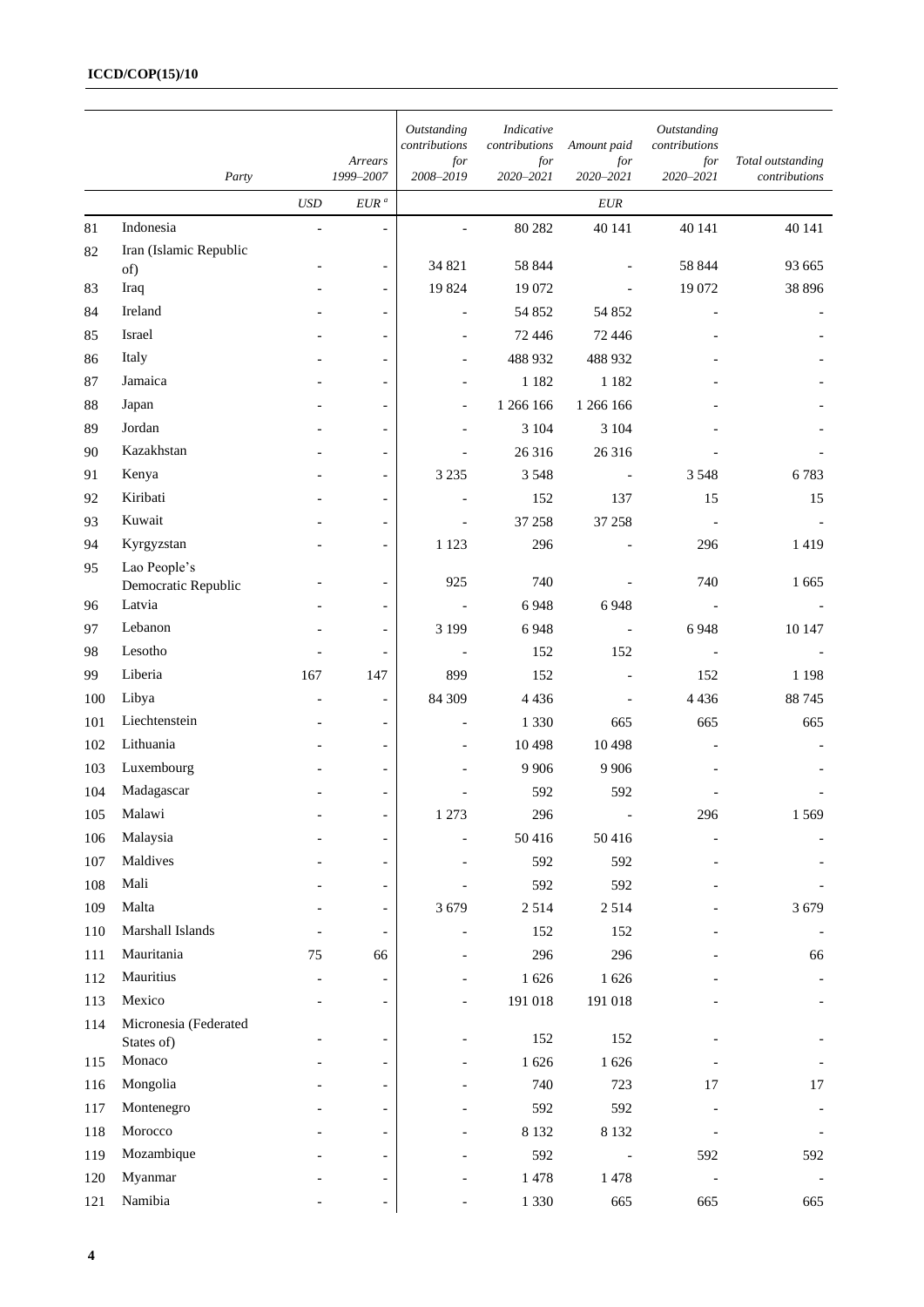|     |                                     |                          |                          | Outstanding<br>contributions | Indicative<br>contributions | Amount paid              | Outstanding<br>contributions |                                    |
|-----|-------------------------------------|--------------------------|--------------------------|------------------------------|-----------------------------|--------------------------|------------------------------|------------------------------------|
|     | Party                               |                          | Arrears<br>1999-2007     | for<br>2008-2019             | for<br>2020-2021            | for<br>2020-2021         | for<br>2020-2021             | Total outstanding<br>contributions |
|     |                                     | <b>USD</b>               | $EUR^a$                  |                              |                             | EUR                      |                              |                                    |
| 122 | Nauru                               | 84                       | 74                       | 899                          | 152                         | $\overline{\phantom{a}}$ | 152                          | 1 1 2 5                            |
| 123 | Nepal                               |                          | $\overline{\phantom{a}}$ |                              | 1 0 3 4                     | 1 0 3 4                  |                              |                                    |
| 124 | Netherlands                         |                          | $\overline{\phantom{a}}$ |                              | 200 482                     | 200 482                  |                              |                                    |
| 125 | New Zealand                         |                          | $\overline{\phantom{a}}$ |                              | 43 024                      | 43 024                   |                              |                                    |
| 126 | Nicaragua                           | 487                      | 429                      | 2518                         | 740                         |                          | 740                          | 3687                               |
| 127 | Niger                               |                          | $\overline{\phantom{a}}$ | 1416                         | 296                         |                          | 296                          | 1712                               |
| 128 | Nigeria                             |                          | $\overline{\phantom{a}}$ | 81 772                       | 36 962                      |                          | 36 962                       | 118 734                            |
| 129 | Niue                                |                          | $\overline{\phantom{a}}$ | 84                           | 152                         |                          | 152                          | 236                                |
| 130 | North Macedonia                     |                          | $\blacksquare$           |                              | 1 0 3 4                     | 517                      | 517                          | 517                                |
| 131 | Norway                              |                          | $\overline{\phantom{a}}$ |                              | 111 478                     | 111 478                  |                              |                                    |
| 132 | Oman                                |                          | $\overline{\phantom{a}}$ |                              | 17 002                      | 7912                     | 9 0 9 0                      | 9 0 9 0                            |
| 133 | Pakistan                            |                          | $\blacksquare$           | 9418                         | 17 002                      |                          | 17 002                       | 26 4 20                            |
| 134 | Palau                               | 277                      | 244                      | 899                          | 152                         |                          | 152                          | 1 2 9 5                            |
| 135 | Panama                              | $\overline{\phantom{a}}$ | $\overline{\phantom{a}}$ |                              | 6 6 5 4                     | 3 1 6 3                  | 3 4 9 1                      | 3 4 9 1                            |
| 136 | Papua New Guinea                    | 12                       | 10                       | 2 6 6 8                      | 1478                        |                          | 1478                         | 4 1 5 6                            |
| 137 | Paraguay                            |                          | $\overline{\phantom{a}}$ | $\overline{a}$               | 2 3 6 6                     | 2 3 5 5                  | 11                           | 11                                 |
| 138 | Peru                                |                          | $\overline{\phantom{a}}$ |                              | 22 472                      | 22 472                   |                              |                                    |
| 139 | Philippines                         |                          | $\overline{\phantom{a}}$ |                              | 30 30 8                     | 30 30 8                  |                              |                                    |
| 140 | Poland                              |                          | $\overline{\phantom{a}}$ |                              | 118 574                     | 118 574                  |                              |                                    |
| 141 | Portugal                            |                          | $\overline{\phantom{a}}$ |                              | 51746                       | 51 746                   |                              |                                    |
| 142 | Qatar                               |                          | $\overline{\phantom{a}}$ |                              | 41 692                      | 41 677                   | 15                           | 15                                 |
| 143 | Republic of Korea                   |                          | $\overline{\phantom{a}}$ |                              | 335 170                     | 335 170                  |                              |                                    |
| 144 | Republic of Moldova                 |                          | $\overline{\phantom{a}}$ |                              | 444                         | 222                      | 222                          | 222                                |
| 145 | Romania                             |                          | $\overline{\phantom{a}}$ | 13 602                       | 29 274                      |                          | 29 274                       | 42 876                             |
| 146 | <b>Russian Federation</b>           |                          | $\overline{\phantom{a}}$ |                              | 355 574                     | 355 574                  |                              |                                    |
| 147 | Rwanda                              | $\overline{\phantom{a}}$ | $\overline{\phantom{a}}$ | $\overline{\phantom{a}}$     | 444                         | 444                      | $\qquad \qquad \blacksquare$ |                                    |
| 148 | Saint Kitts and Nevis               |                          | $\blacksquare$           | 376                          | 152                         |                          | 152                          | 528                                |
| 149 | Saint Lucia                         | 19                       | 17                       | 553                          | 152                         |                          | 152                          | 722                                |
| 150 | Saint Vincent and the<br>Grenadines | 84                       | 74                       | 899                          | 152                         |                          | 152                          | 1 1 2 5                            |
| 151 | Samoa                               |                          | $\overline{\phantom{a}}$ |                              | 152                         | 58                       | 94                           | 94                                 |
| 152 | San Marino                          |                          | $\overline{\phantom{a}}$ |                              | 296                         | 296                      |                              |                                    |
| 153 | Sao Tome and Principe               | 341                      | 300                      | 899                          | 152                         |                          | 152                          | 1 3 5 1                            |
| 154 | Saudi Arabia                        |                          | $\blacksquare$           | $\overline{a}$               | 173 278                     | 173 253                  | $25\,$                       | 25                                 |
| 155 | Senegal                             |                          | $\overline{\phantom{a}}$ |                              | 1 0 3 4                     | 1 0 3 4                  |                              |                                    |
| 156 | Serbia                              |                          | $\overline{\phantom{a}}$ |                              | 4 1 4 0                     | 4 1 4 0                  |                              |                                    |
| 157 | Seychelles                          |                          | $\overline{\phantom{a}}$ |                              | 296                         | 148                      | 148                          | 148                                |
| 158 | Sierra Leone                        |                          | $\overline{\phantom{a}}$ |                              | 152                         |                          | 152                          | 152                                |
| 159 | Singapore                           |                          | $\overline{\phantom{a}}$ |                              | 71 706                      | 71 706                   |                              |                                    |
| 160 | Slovakia                            |                          | $\overline{\phantom{a}}$ |                              | 22 6 20                     | 22 6 20                  |                              |                                    |
| 161 | Slovenia                            |                          | $\overline{\phantom{a}}$ |                              | 11 236                      | 11 236                   |                              |                                    |
| 162 | Solomon Islands                     |                          | $\overline{\phantom{a}}$ |                              | 152                         | 76                       | 76                           | 76                                 |
| 163 | Somalia                             | 327                      | 288                      | 899                          | 152                         |                          | 152                          | 1 3 3 9                            |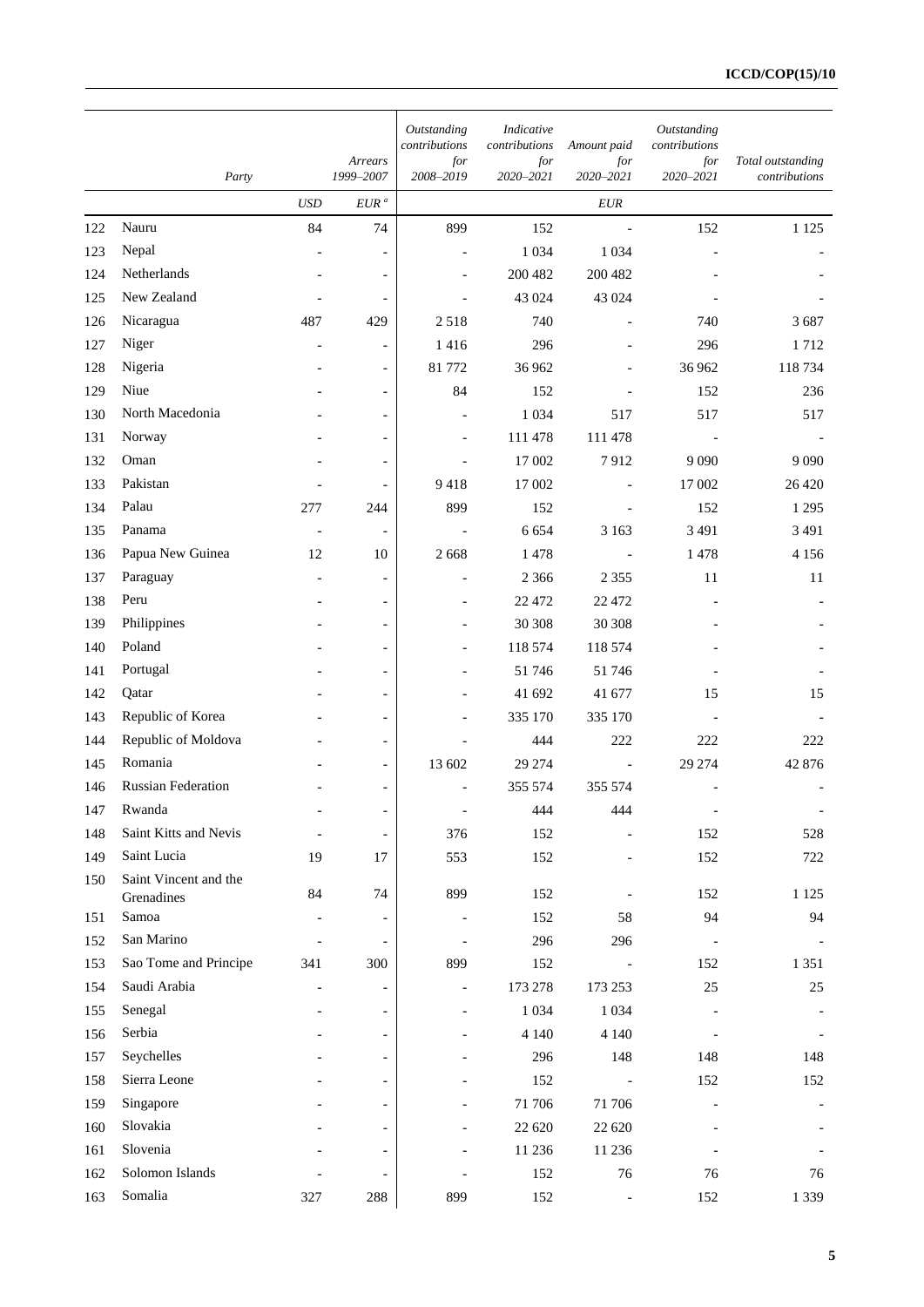#### **ICCD/COP(15)/10**

|     | Party                                    |                | Arrears<br>1999-2007     | Outstanding<br>contributions<br>for<br>2008-2019 | Indicative<br>contributions<br>for<br>2020-2021 | Amount paid<br>for<br>2020-2021 | Outstanding<br>contributions<br>for<br>2020-2021 | Total outstanding<br>contributions |
|-----|------------------------------------------|----------------|--------------------------|--------------------------------------------------|-------------------------------------------------|---------------------------------|--------------------------------------------------|------------------------------------|
|     |                                          | <b>USD</b>     | $EUR$ $\!$ $\!$          |                                                  |                                                 | <b>EUR</b>                      |                                                  |                                    |
| 164 | South Africa                             | $\overline{a}$ | $\overline{\phantom{a}}$ | $\overline{\phantom{a}}$                         | 40 214                                          | 40 214                          | $\blacksquare$                                   |                                    |
| 165 | South Sudan                              |                | $\overline{\phantom{0}}$ | 1636                                             | 888                                             |                                 | 888                                              | 2 5 2 4                            |
| 166 | Spain                                    |                | $\overline{\phantom{a}}$ | $\overline{a}$                                   | 317 280                                         | 317 280                         |                                                  |                                    |
| 167 | Sri Lanka                                |                | $\overline{\phantom{a}}$ |                                                  | 6 5 0 6                                         | 6 5 0 6                         |                                                  |                                    |
| 168 | <b>State of Palestine</b>                |                | $\overline{\phantom{a}}$ |                                                  | 1 1 8 2                                         | 1 1 8 2                         |                                                  |                                    |
| 169 | Sudan                                    | 292            | 257                      | 8939                                             | 1478                                            |                                 | 1478                                             | 10 674                             |
| 170 | Suriname                                 |                | $\overline{\phantom{a}}$ | 455                                              | 740                                             |                                 | 740                                              | 1 1 9 5                            |
| 171 | Sweden                                   |                | $\overline{\phantom{a}}$ | $\overline{\phantom{a}}$                         | 133 950                                         | 133 950                         |                                                  |                                    |
| 172 | Switzerland                              |                | $\overline{\phantom{a}}$ | $\overline{\phantom{a}}$                         | 170 172                                         | 170 172                         |                                                  |                                    |
| 173 | Syrian Arab Republic                     |                | $\overline{\phantom{a}}$ | 21 4 25                                          | 1626                                            |                                 | 1626                                             | 23 051                             |
| 174 | Tajikistan                               |                | $\overline{\phantom{a}}$ | 157                                              | 592                                             |                                 | 592                                              | 749                                |
| 175 | Thailand                                 |                | $\overline{\phantom{0}}$ |                                                  | 45 390                                          | 45 390                          |                                                  |                                    |
| 176 | Timor-Leste                              |                | $\overline{\phantom{a}}$ |                                                  | 296                                             | 296                             |                                                  |                                    |
| 177 | Togo                                     |                | $\overline{\phantom{a}}$ | 227                                              | 296                                             |                                 | 296                                              | 523                                |
| 178 | Tonga                                    |                | $\overline{\phantom{a}}$ |                                                  | 152                                             | 129                             | 23                                               | 23                                 |
| 179 | Trinidad and Tobago                      |                | $\overline{\phantom{a}}$ |                                                  | 5914                                            | 5914                            |                                                  |                                    |
| 180 | Tunisia                                  |                | $\overline{\phantom{a}}$ |                                                  | 3 6 9 6                                         | 3 6 9 6                         |                                                  |                                    |
| 181 | Turkey                                   |                | $\overline{\phantom{a}}$ |                                                  | 202 698                                         | 202 698                         |                                                  |                                    |
| 182 | Turkmenistan                             |                | $\overline{\phantom{a}}$ | 11 649                                           | 4878                                            |                                 | 4878                                             | 16 5 28                            |
| 183 | Tuvalu                                   |                | $\overline{\phantom{a}}$ |                                                  | 152                                             | 59                              | 93                                               | 93                                 |
| 184 | Uganda                                   |                | $\overline{\phantom{a}}$ | 4712                                             | 1 1 8 2                                         |                                 | 1 1 8 2                                          | 5 8 9 4                            |
| 185 | Ukraine                                  |                | $\overline{\phantom{a}}$ |                                                  | 8428                                            | 4 2 1 4                         | 4 2 1 4                                          | 4 2 1 4                            |
| 186 | <b>United Arab Emirates</b>              |                | $\overline{\phantom{0}}$ |                                                  | 91 074                                          | 91 074                          |                                                  |                                    |
| 187 | United Kingdom of<br>Great Britain and   |                |                          |                                                  | 675 220                                         | 675 220                         |                                                  |                                    |
| 188 | Northern Island<br>United Republic of    |                |                          |                                                  |                                                 |                                 |                                                  |                                    |
|     | Tanzania                                 | 25             | $22\,$                   |                                                  | 1478                                            |                                 | 1478                                             | 1 500                              |
| 189 | United States of<br>America <sup>b</sup> | 702 532        | 618931                   | 988 816                                          | 3 252 646                                       | 2 762 640                       | 490 006                                          | 2 097 753                          |
| 190 | Uruguay                                  |                | $\overline{\phantom{a}}$ | $\overline{\phantom{a}}$                         | 12 862                                          | 6431                            | 6431                                             | 6431                               |
| 191 | Uzbekistan                               |                | $\overline{\phantom{a}}$ |                                                  | 4732                                            | 4 4 3 8                         | 294                                              | 294                                |
| 192 | Vanuatu                                  |                | $\overline{\phantom{0}}$ |                                                  | 152                                             | 152                             |                                                  |                                    |
| 193 | Venezuela (Bolivarian                    |                |                          |                                                  |                                                 |                                 |                                                  |                                    |
|     | Republic of)                             |                |                          |                                                  | 107 632                                         | 107 632                         |                                                  |                                    |
| 194 | Viet Nam                                 |                |                          |                                                  | 11 384                                          | 11 384                          |                                                  |                                    |
| 195 | Yemen                                    |                |                          | 7 3 7 9                                          | 1478                                            |                                 | 1478                                             | 8857                               |
| 196 | Zambia                                   |                | $\overline{\phantom{a}}$ |                                                  | 1 3 3 0                                         | 1 3 3 0                         |                                                  |                                    |
| 197 | Zimbabwe                                 |                | $\overline{a}$           |                                                  | 740                                             | 222                             | 518                                              | 518                                |
|     | Total                                    | 707 331        | 623 159                  | 1916684                                          | 15 165 498                                      | 13 639 984                      | 1 525 514                                        | 4 0 65 357                         |

<sup>a</sup> At the official United Nations Rate of Exchange for the month of 31 December 2021.

<sup>b</sup> The United States of America views its funding to the Core Budget of the Convention as a voluntary contribution.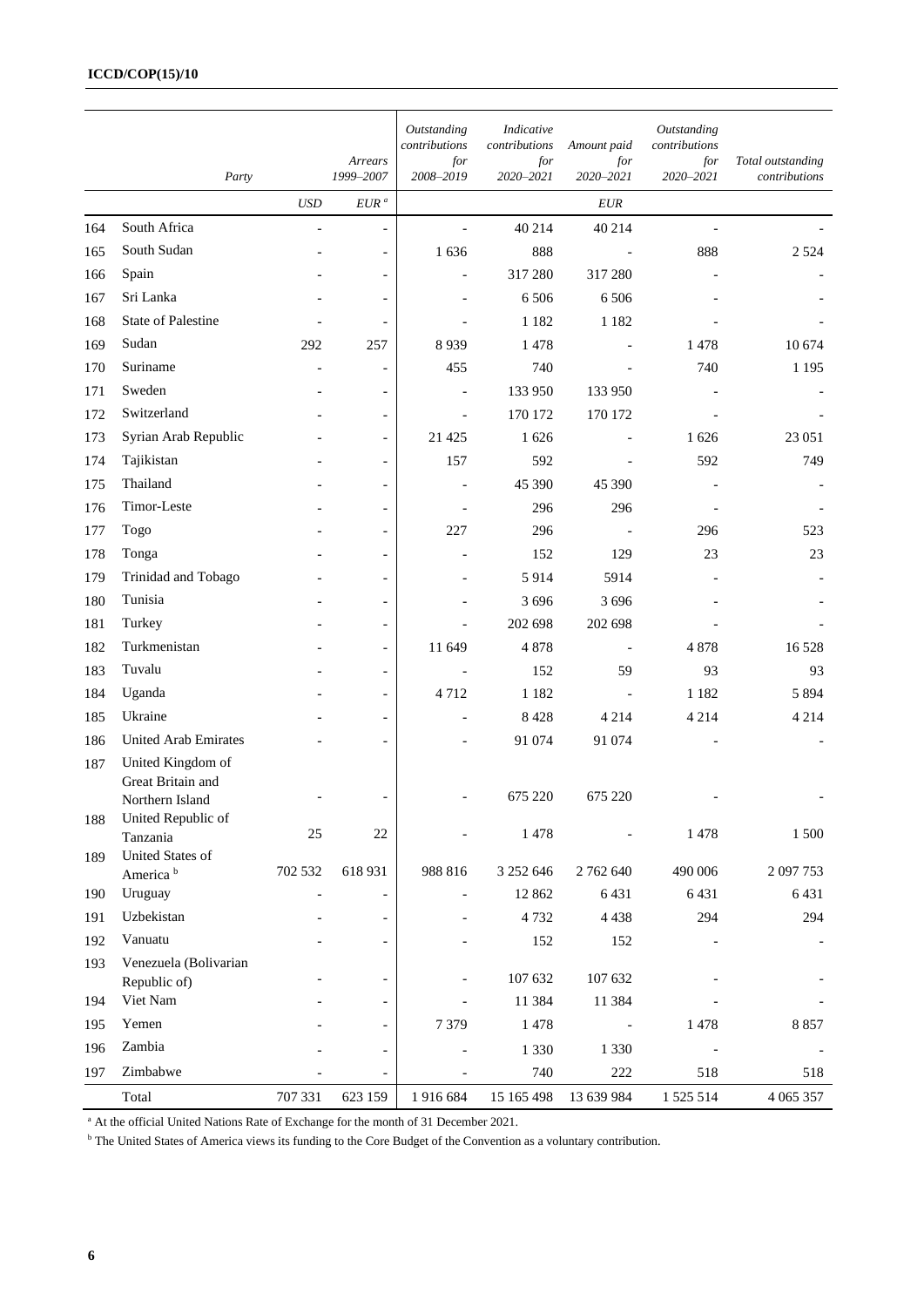| Donor country/organization                     |            | Contributions received |            |            | Outstanding pledges   |            |  |
|------------------------------------------------|------------|------------------------|------------|------------|-----------------------|------------|--|
|                                                | Currency   | Amount                 | $EUR*$     | Currency   | Amount                | $EUR**$    |  |
| Canada                                         | <b>CAD</b> | 2 394 327              | 1 559 009  | <b>CAD</b> | 3 600 000             | 2 475 878  |  |
| China                                          | <b>USD</b> | 719 990                | 613 431    |            |                       |            |  |
| European Union                                 | <b>EUR</b> | 1 400 000              | 1 400 000  |            |                       |            |  |
| Iceland                                        | <b>USD</b> | 200 000                | 177 600    | <b>USD</b> | 400 000               | 352 400    |  |
| Malta                                          | <b>EUR</b> | 2 500                  | 2 500      |            |                       |            |  |
| Morocco                                        | <b>EUR</b> | 198 000                | 198 000    |            |                       |            |  |
| Republic of Korea                              | <b>USD</b> | 3 172 874              | 2677296    | <b>USD</b> | 4 3 8 6 1 2 6         | 3 864 178  |  |
| <b>Russian Federation</b>                      | <b>USD</b> | 5 080 000              | 4 506 960  |            |                       |            |  |
| Saudi Arabia                                   |            |                        |            |            | <b>USD 70 000 000</b> | 61 670 000 |  |
| Switzerland                                    | <b>CHF</b> | 340 000                | 316728     |            |                       |            |  |
| Turkey                                         | <b>USD</b> | 340 000                | 284 920    |            |                       |            |  |
| Turkey                                         | <b>EUR</b> | 526 165                | 526 165    |            |                       |            |  |
| <b>Subtotal</b>                                |            |                        | 12 262 609 |            |                       | 68 362 456 |  |
| Elion Resources Group                          | <b>USD</b> | 127 358                | 113 094    | <b>USD</b> | 636 790               | 561 012    |  |
| <b>United Nations Environment</b><br>Programme |            |                        |            | <b>USD</b> | 12 000                | 10 572     |  |
| <b>Subtotal</b>                                |            |                        | 113 094    |            |                       | 571 584    |  |
| <b>TOTAL</b>                                   |            |                        | 12 375 703 |            |                       | 68 934 040 |  |

#### Table 2 **Status of contributions and outstanding pledges to the Supplementary Fund as at 31 December 2021**

\* United Nations Rate of Exchange used at the time of receipt of the contribution.

\*\* United Nations Rate of Exchange as at 31 December 2021.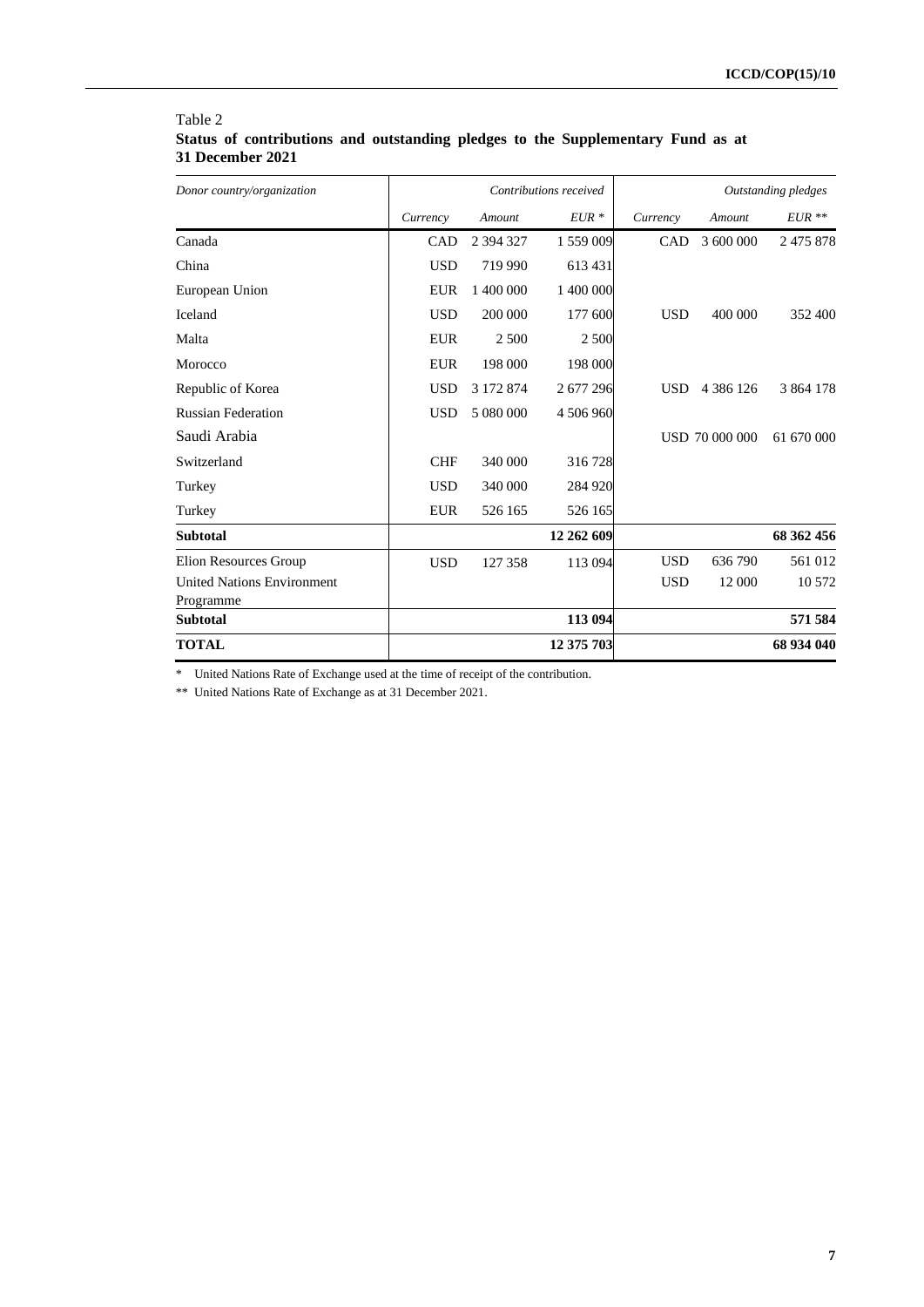#### Table 3

**Status of contributions and outstanding pledges to the Trust Fund for Voluntary Financing of the Global Mechanism of the United Nations Convention to Combat Desertification as at 31 December 2021**

| Donor country/organization                                                      | Contributions received |           |           |            |           | Outstanding pledges |
|---------------------------------------------------------------------------------|------------------------|-----------|-----------|------------|-----------|---------------------|
|                                                                                 | Currency               | Amount    | $EUR*$    | Currency   | Amount    | $EUR**$             |
| Austria                                                                         | <b>EUR</b>             | 1 000 000 | 1 000 000 | <b>EUR</b> | 700 000   | 700 000             |
| Germany                                                                         | <b>EUR</b>             | 400 000   | 400 000   | EUR        | 2 800 000 | 2 800 000           |
| Spain                                                                           | <b>EUR</b>             | 149 783   | 149783    |            |           |                     |
| <b>Subtotal</b>                                                                 |                        |           | 1 549 783 |            |           | 3 500 000           |
| Food and Agricultural Organization<br>of the United Nations                     | USD                    | 130 000   | 110 110   | <b>USD</b> | 130 000   | 114 530             |
| <b>United Nations Environment</b><br>Programme – Global Environment<br>Facility | USD                    | 500 000   | 430 000   | <b>USD</b> | 1 500 000 | 1 321 500           |
| United Nations Headquarters                                                     | USD                    | 700 000   | 57 050    |            |           |                     |
| <b>Subtotal</b>                                                                 |                        |           | 597 160   |            |           | 1 436 030           |
| <b>TOTAL</b>                                                                    |                        |           | 2 146 943 |            |           | 4936030             |

\* United Nations Rate of Exchange used at the time of receipt of the contribution.

\*\* United Nations Rate of Exchange as at 31 December 2021.